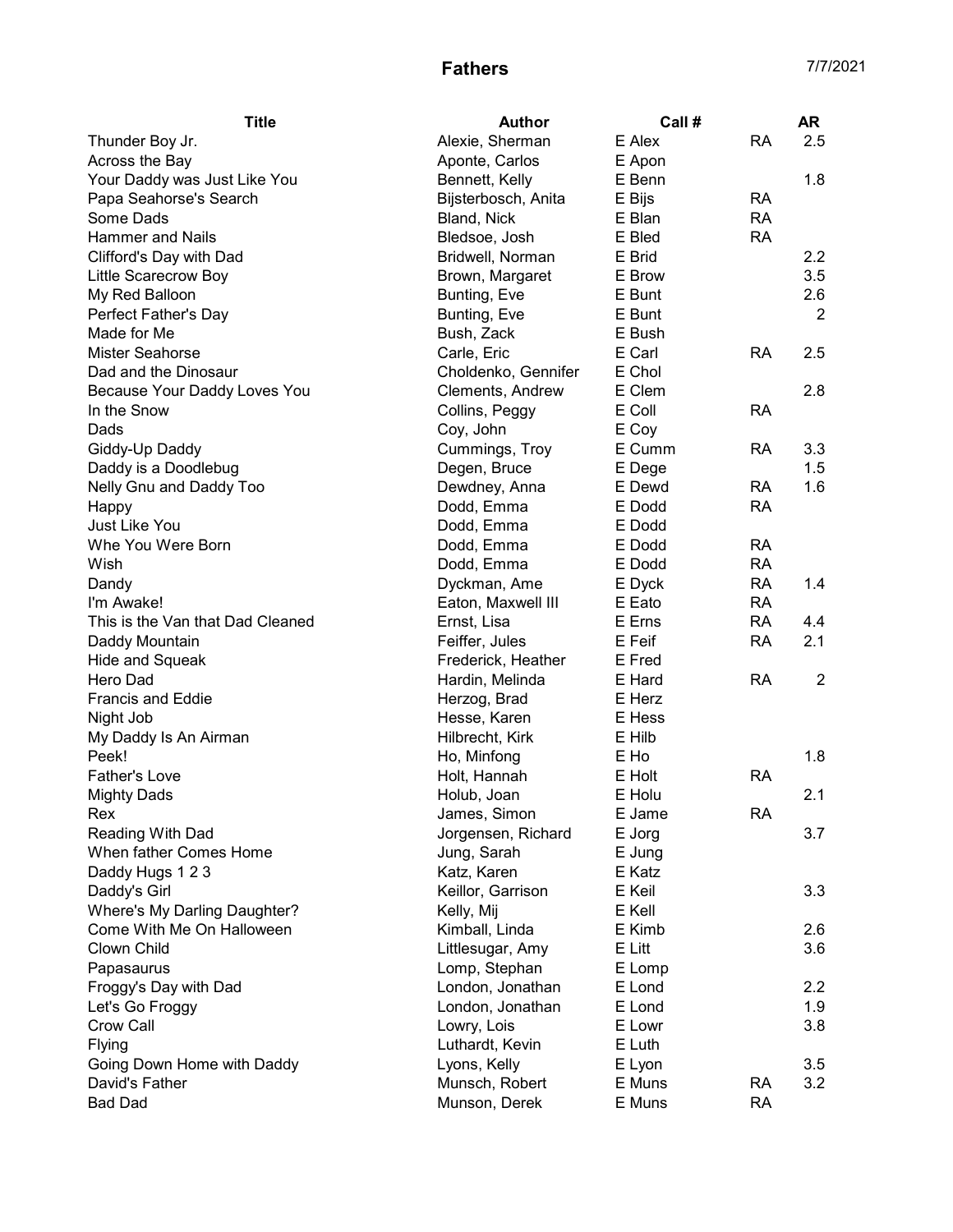## **Fathers** 7/7/2021

| <b>Title</b>                                   | <b>Author</b>       | Call #                      | AR  |
|------------------------------------------------|---------------------|-----------------------------|-----|
| My Daddy is a Giant                            | Norac, Carl         | E Nora                      | 1.8 |
| Crocodaddy                                     | Norman, Kim         | E Norm                      |     |
| What Mommies Do Best, What Daddies Do Best     | Numeroff, Laura     | E Nume                      | 2.3 |
| Saturday is Dadurday                           | Pulver, Robin       | <b>RA</b><br>E Pulv         | 1.8 |
| My Papi Has a Motorcycle                       | Quintero, Isabel    | E Quin                      |     |
| You Can Do Anything, Daddy!                    | Rex, Michael        | E Rex                       | 2.2 |
| If My Love were a Fire Truck                   | Reynolds, Luke      | E Reyn                      |     |
| Me and My Dad                                  | Ritchie, Alison     | E Ritc                      | 2.2 |
| Testing the Ice                                | Robinson, Sharon    | E Robi                      | 3.9 |
| Lost Lake                                      | Say, Allen          | E Say                       | 2.7 |
| Town is by the Sea                             | Schwartz, Joanne    | E Schw                      |     |
| Oh, Daddy!                                     | Shea, Bob           | E Shea<br><b>RA</b>         |     |
| Just the Two of Us                             | Smith, Will         | E Smit                      | 3.9 |
| Daddy Depot                                    | Stiefel, Chana      | E Stie                      |     |
| Apple Pie That Papa Baked                      | Thompson, Lauren    | E Thom                      | 3.7 |
| It's You, Daddy                                | Wallace, John       | E Wall                      |     |
| Atomic Ace (He's Just My Dad)                  | Weigel, Jeff        | E Weig<br><b>RA</b>         | 3.8 |
| Knuffle Bunny Too: A Case of Mistaken Identity | Willems, Mo         | <b>RA</b><br>E Will         | 2.4 |
| <b>Beach Tail</b>                              | Williams, Karen     | E Will                      | 2.3 |
| <b>Visiting Day</b>                            | Woodson, Jacqueline | E Wood                      | 3.6 |
| <b>Every Friday</b>                            | Yaccarino, Dan      | E Yacc<br><b>RA</b>         | 1.4 |
| My Father Knows the Names of Things            | Yolen, Jane         | E Yole                      |     |
| Owl Moon                                       | Yolen, Jane         | E Yole                      | 3.2 |
| Hug a Bull                                     | Zenz, Aaron         | E Zenz                      |     |
| Days of the Blackbird                          | DePaola, Tomie      | J 398.2094                  | 4.2 |
| Hey Daddy! Animal Fathers and Their babies     | Batten, Mary        | J 591.56                    | 4.4 |
| When Daddy Prays                               | Grimes, Nikki       | J 811.54                    | 4.4 |
| Poppy and Rye                                  | Avi                 | J Fantasy Avi Popp 3        | 4.3 |
| Diary of a Monster's Son                       | Conford, Ellen      | J Fantasy Conf              | 2.9 |
| Three Tales of My Father's Dragon              | Gannett, Ruth       | J Fantasy Gann              |     |
| Mio, My Son                                    | Lindgren, Astrid    | J Fantasy Lind              |     |
| <b>Summer Switch</b>                           | Rodgers, Mary       | J Fantasy Rodg              | 5.4 |
| Stormchaser                                    | Stewart, Paul       | J Fantasy Stew Edge 2       | 5.4 |
| House of Sixty Fathers                         | DeJong, Meindert    | J History Dejo              | 5.5 |
| Joshua's Song                                  | Harlow, Joan        | J History Harl              | 4   |
| Laura's Pa                                     | Wilder, Laura       | J History Wild Laur 12      |     |
| Ramona and Her Father                          | Cleary, Beverly     | J Reality Clea              | 5.2 |
| Janitor's Boy                                  | Clements, Andrew    | J Reality Clem              |     |
| Danny, the Champion of the World               | Dahl, Roald         | J Reality Dahl              | 4.7 |
| Joey Pigza Loses Control                       | Gantos, Jack        | J Reality Gant Joey 2       | 4.9 |
| I Am Not Joey Pigza                            | Gantos, Jack        | J Reality Gant Joey 4       | 5.3 |
| Letters From Rapunzel                          | Holmes, Sara        | J Reality Holm              | 5.3 |
| My Friend Flicka                               | O'Hara, Mary        | J Reality Ohar              | 6   |
| Nim's Island                                   | Orr, Wendy          | J Reality Orr               | 5.8 |
| Into the Abyss                                 | Appleton, Victor    | J Sci-Fi Appl Tom 1         | 4.8 |
| Space Race                                     | Waugh, Sylvia       | J Sci-Fi Waug               | 5.6 |
| Where the Cinnamon Wind Blows                  | Sagel, Jim          | J Spa F Sage                |     |
| To the Tub                                     | Anderson, Peggy     | <b>JR Ande</b><br><b>RA</b> | 1.1 |
| Dear Dragon's Day with Father                  | Hillert, Margaret   | <b>JR Hill</b>              | 0.9 |
| Just Me and My Dad                             | Mayer, Mercer       | JR Maye                     | 1.4 |
| JoJo and the Big Mess                          | O'Connor, Jane      | JR Ocon                     |     |
|                                                |                     |                             |     |